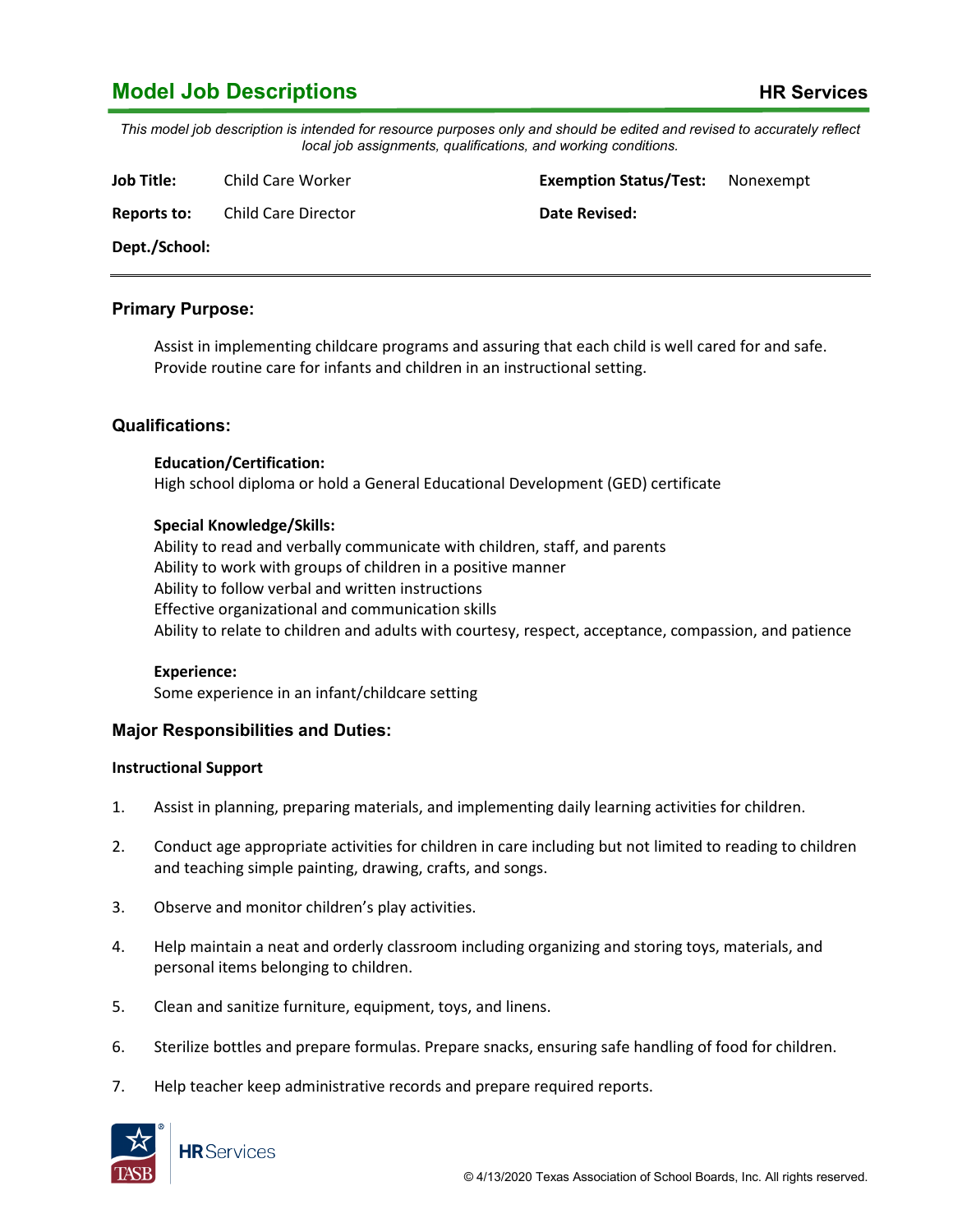#### **Student Management**

- 8. Supervise and ensure safety and security of children in the classroom, on outings, and to and from outside play areas.
- 9. Assist children with all physical functions such as feeding, diapering, toileting, walking, and standing.
- 10. Make teacher aware of special needs or problems of individual students.
- 11. Observe and document developmental progress of children.

#### **Safety**

- 12. Follow established safety procedures and techniques to perform job duties including lifting and climbing.
- 13. Follow district safety protocols and emergency protocols.
- 14. Maintain current cardiopulmonary resuscitation (CPR) and first aid certifications.

#### **Other**

- 15. Participate in faculty meetings and special events as assigned.
- 16. Participate in staff development activities to improve job performance and meet state childcare licensing standards.

## **Supervisory Responsibilities:**

None

## **Mental Demands/Physical Demands/Environmental Factors:**

**Tools/Equipment Used:** Standard classroom and nursery equipment such as toys, playgrounds, multiplerider strollers, etc. Personal computer and printer.

**Posture:** Moderate standing; occasional kneeling, squatting, bending, and stooping

**Motion:** Moderate walking, climbing, lifting, balancing, and handing or moving materials

**Lifting:** Regular light lifting and carrying

**Environment:** Work inside and outside (exposure to sun, heat, cold, and inclement weather); exposure to noise; frequent exposure to bodily fluids

**Mental Demands:** Work with frequent interruptions; maintain emotional control under stress and selfcontrol in the presence of children.